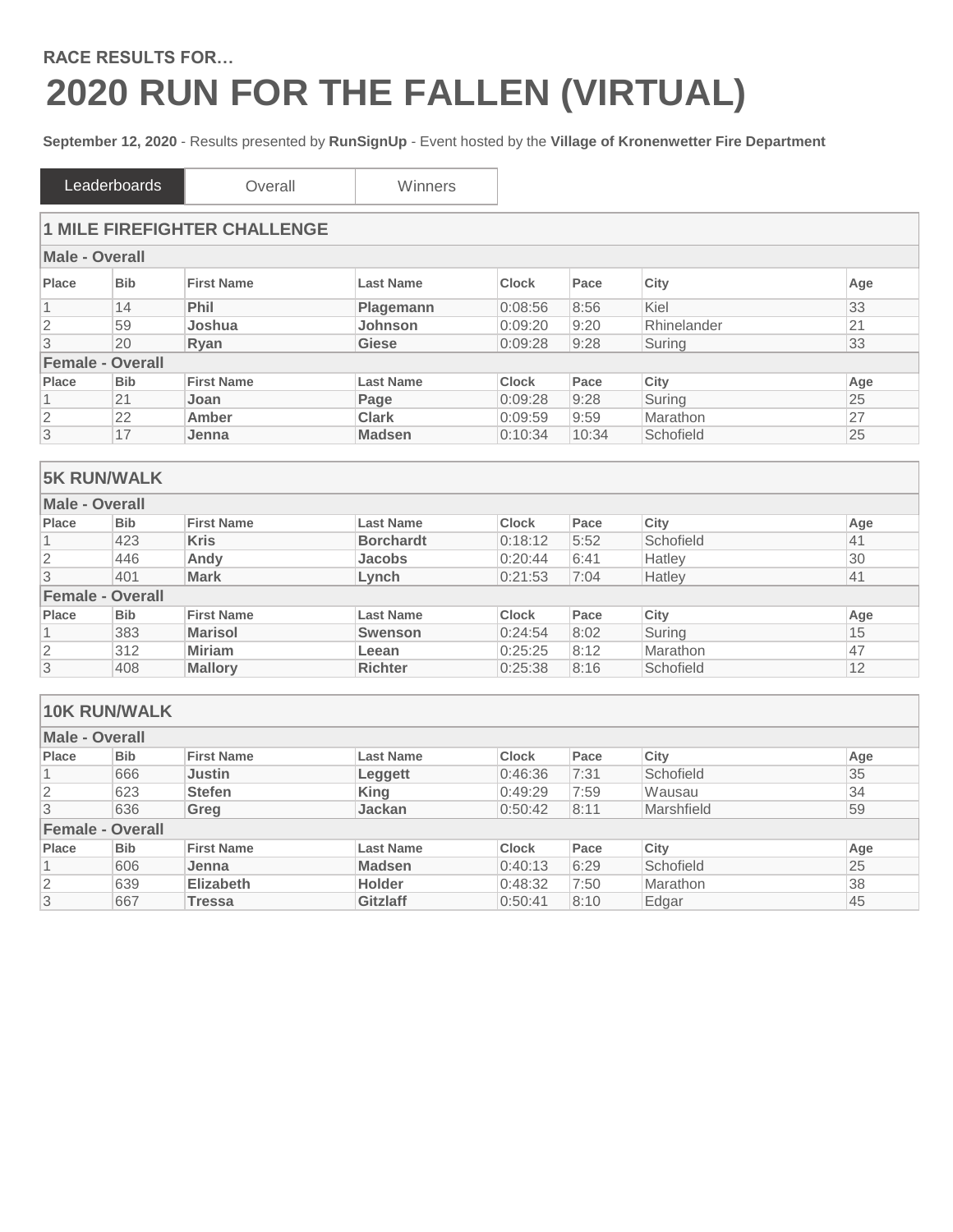## **RACE RESULTS FOR… 2020 RUN FOR THE FALLEN (VIRTUAL)**

**September 12, 2020** - Results presented by **RunSignUp** - Event hosted by the **Village of Kronenwetter Fire Department**

| Leaderboards               |                | Overall                                     | Winners          |     |        |         |       |                      |
|----------------------------|----------------|---------------------------------------------|------------------|-----|--------|---------|-------|----------------------|
|                            |                | <b>1 MILE FIREFIGHTER CHALLENGE Results</b> |                  |     |        |         |       |                      |
| <b>Division Place</b>      | <b>Bib</b>     | <b>First Name</b>                           | <b>Last Name</b> | Age | Gender | Clock   | Pace  | City                 |
| $\mathbf 1$                | 14             | Phil                                        | Plagemann        | 33  | M      | 0:08:56 | 8:56  | Kiel                 |
| $\overline{2}$             | 59             | Joshua                                      | Johnson          | 21  | M      | 0:09:20 | 9:20  | Rhinelander          |
| 3                          | 20             | Ryan                                        | Giese            | 33  | M      | 0:09:28 | 9:28  | Suring               |
| $\overline{4}$             | 21             | Joan                                        | Page             | 25  | F      | 0:09:28 | 9:28  | Suring               |
| 5                          | 38             | <b>Neklous</b>                              | <b>Merkt</b>     | 6   | M      | 0:09:28 | 9:28  | Suring               |
| 6                          | 22             | Amber                                       | <b>Clark</b>     | 27  | F      | 0:09:59 | 9:59  | Marathon             |
| $\overline{7}$             | 16             | Jason                                       | Doepke           | 44  | M      | 0:10:19 | 10:19 | Ringle               |
| 8                          | 17             | Jenna                                       | <b>Madsen</b>    | 25  | F      | 0:10:34 | 10:34 | Schofield            |
| 9                          | 11             | Aaron                                       | <b>Martin</b>    | 45  | M      | 0:11:54 | 11:54 | Marathon             |
| 10                         | 33             | Paige                                       | <b>Martin</b>    | 9   | F      | 0:11:54 | 11:54 | Marathon             |
| 11                         | 28             | <b>Clint</b>                                | <b>Mueller</b>   | 39  | M      | 0:12:08 | 12:08 | Sun Prairie          |
| 12                         | 62             | Cindy                                       | <b>Walters</b>   | 62  | F      | 0:12:30 | 12:30 | Fifield              |
| 13                         | 57             | Lance                                       | Cunningham       | 37  | M      | 0:13:28 | 13:28 | Iron River           |
| 14                         | 34             | Eve                                         | <b>Martin</b>    | 6   | F      | 0:13:29 | 13:29 | Marathon             |
| 15                         | 32             | <b>Stacy</b>                                | Lehmann          | 40  | F      | 0:13:35 | 13:35 | Eau Claire           |
| 16                         | 60             | Riley                                       | Cate             | 17  | F      | 0:15:09 | 15:09 | <b>Stevens Point</b> |
| 17                         | $\overline{9}$ | Duane                                       | Powell           | 53  | M      | 0:16:09 | 16:09 | Westfield            |
| 18                         | 8              | Zachary                                     | <b>Dunbar</b>    | 32  | M      | 0:16:10 | 16:10 | New London           |
| 19                         | 10             | Chris                                       | <b>Powell</b>    | 54  | F      | 0:16:10 | 16:10 | Westfield            |
| 20                         | 27             | <b>Melissah</b>                             | <b>Kotlowski</b> | 33  | F      | 0:16:11 | 16:11 | <b>Grand Marsh</b>   |
| 21                         | 30             | Cody                                        | <b>Doucette</b>  | 37  | M      | 0:16:21 | 16:21 | Cambria              |
| 22                         | 23             | Dean                                        | Johnson          | 42  | M      | 0:16:22 | 16:22 | Wausau               |
| 23                         | $\overline{1}$ | <b>Nicholas</b>                             | Wickman          | 27  | M      | 0:18:27 | 18:27 | New London           |
| 24                         | 42             | Lacey                                       | Newby            | 18  | F      | 0:19:10 | 19:10 | Mosinee              |
| 25                         | 26             | Jared                                       | <b>Jacobs</b>    | 20  | M      | 0:19:20 | 19:20 | Mosinee              |
| 26                         | 44             | Cordell                                     | King             | 24  | M      | 0:19:20 | 19:20 | Mosinee              |
| 27                         | $\overline{2}$ | <b>Dakota</b>                               | <b>Jelinek</b>   | 16  | M      | 0:19:43 | 19:43 | Tomahawk             |
| 28                         | 6              | Wyatt                                       | Symonds          | 24  | M      | 0:19:44 | 19:44 | Tomahawk             |
| 29                         | 5              | <b>Brooklyn</b>                             | Jelinek          | 23  | F      | 0:19:49 | 19:49 | Tomahawk             |
| 30                         | 63             | Sue                                         | Kartman          | 63  | F      | 0:21:01 | 21:01 | Fifield              |
| 31                         | 46             | Landon                                      | <b>Franck</b>    | 35  | M      | 0:21:06 | 21:06 | Wausau               |
| 32                         | 18             | <b>Desiree</b>                              | <b>Spoores</b>   | 25  | F      | 0:24:00 | 24:00 | Schofield            |
|                            |                |                                             |                  |     |        |         |       |                      |
| <b>5K RUN/WALK Results</b> |                |                                             |                  |     |        |         |       |                      |
| <b>Division Place</b>      | <b>Bib</b>     | <b>First Name</b>                           | <b>Last Name</b> | Age | Gender | Clock   | Pace  | City                 |
| 1                          | 423            | <b>Kris</b>                                 | <b>Borchardt</b> | 41  | M      | 0:18:12 | 5:52  | Schofield            |
| $\sqrt{2}$                 | 446            | Andy                                        | Jacobs           | 30  | M      | 0:20:44 | 6:41  | Hatley               |
| 3                          | 401            | <b>Mark</b>                                 | Lynch            | 41  | M      | 0:21:53 | 7:04  | Hatley               |
| $\overline{4}$             | 455            | Jason                                       | Sopa             | 47  | M      | 0:21:56 | 7:05  | Ploverer             |
| 5                          | 384            | Curt                                        | <b>Clausen</b>   | 52  | M      | 0:22:06 | 7:08  | New York             |
| 6                          | 506            | Chuck                                       | Wirsbinski       | 61  | M      | 0:24:51 | 8:01  | Mosinee              |
| $\overline{7}$             | 383            | <b>Marisol</b>                              | <b>Swenson</b>   | 15  | F      | 0:24:54 | 8:02  | Schofield            |
| 8                          | 313            | Marty                                       | <b>Kaiser</b>    | 60  | M      | 0:25:14 | 8:08  | Colby                |
| 9                          | 312            | Miriam                                      | Leean            | 47  | F      | 0:25:25 | 8:12  | Waupaca              |
| 10                         | 406            | <b>Steve</b>                                | <b>Richter</b>   | 41  | M      | 0:25:30 | 8:14  | Medford              |
| 11                         | 408            | <b>Mallory</b>                              | <b>Richter</b>   | 12  | F      | 0:25:38 | 8:16  | Medford              |
| 12                         | 504            | <b>Brian</b>                                | Veenendaal       | 38  | M      | 0:26:45 | 8:38  | Kronenwetter         |
| 13                         | 395            | Rvan                                        | Kninnel          | 31  | M      | 0.26:51 | 8:40  | Madison              |

| 504 | <b>Brian</b>    | Veenendaal         | 38 | M | 0:26:45 | 8:38  | Kronenwetter |  |
|-----|-----------------|--------------------|----|---|---------|-------|--------------|--|
| 395 | Ryan            | Knippel            | 31 | M | 0:26:51 | 8:40  | Madison      |  |
| 432 | <b>Derek</b>    | Vesely             | 15 | M | 0:26:56 | 8:41  | Weston       |  |
| 448 | Jessica         | Heesch             | 35 |   | 0:27:02 | 8:43  | Mauston      |  |
| 335 | Dan             | Tritten            | 56 | M | 0:27:17 | 8:48  | Wausau       |  |
| 474 | Laurel          | Fox                | 13 |   | 0:27:20 | 8:49  | Oconomowoc   |  |
| 449 | JJ              | Heesch             | 36 | M | 0:28:15 | 9:07  | Mauston      |  |
| 413 | Les             | Prihoda            | 69 | M | 0:28:55 | 9:20  | Marathon     |  |
| 405 | <b>MICHELLE</b> | LANGE              | 65 | Е | 0:29:02 | 9:22  | Colby        |  |
| 471 | Jason           | <b>Borman</b>      | 41 | M | 0:29:15 | 9:26  | Medford      |  |
| 429 | Justin          | Thums              | 20 | M | 0:29:16 | 9:26  | Schofield    |  |
| 403 | Sawyer          | Lynch              | 10 | M | 0:29:20 | 9:28  | Hatley       |  |
| 404 | Joseph          | Lange              | 66 | M | 0:29:36 | 9:33  | Colby        |  |
| 392 | <b>Nicole</b>   | <b>Benzschawel</b> | 38 |   | 0:29:43 | 9:35  | Waupaca      |  |
| 409 | <b>Melanie</b>  | <b>Richter</b>     | 9  |   | 0:30:55 | 9:58  | Medford      |  |
| 407 | Abra            | <b>Richter</b>     | 39 |   | 0:31:10 | 10:03 | Medford      |  |
| 374 | Alicia          | <b>Richmond</b>    | 40 |   | 0:31:21 | 10:07 | Schofield    |  |
| 402 | Sarah           | Lynch              | 38 |   | 0:31:44 | 10:14 | Hatley       |  |
| 498 | Aymee           | Golomski           | 31 |   | 0:32:28 | 10:28 | Curtis Bay   |  |
| 431 | Paula           | Vesely             | 42 |   | 0:32:33 | 10:30 | Schofield    |  |
| 303 | Sarah           | Johnson            | 37 |   | 0:33:10 | 10:42 | Norwalk      |  |
|     |                 |                    |    |   |         |       |              |  |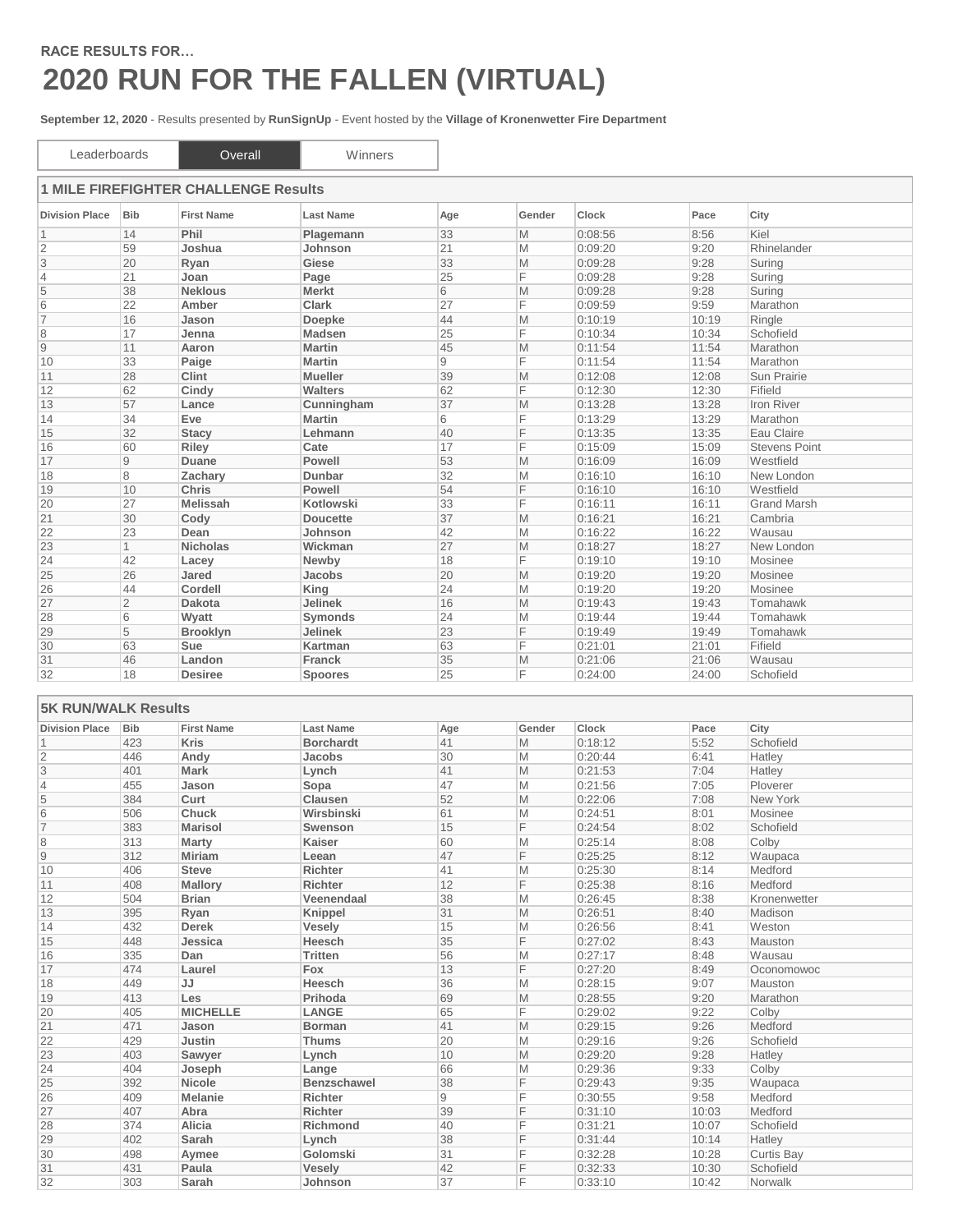| 33                          | 475        | <b>Esther</b>     | Fox                    | 10       | F      | 0:33:27            | 10:47        | Oconomowoc               |
|-----------------------------|------------|-------------------|------------------------|----------|--------|--------------------|--------------|--------------------------|
| 34                          | 473        | Meghan            | Fox                    | 41       | F      | 0:33:27            | 10:47        | Oconomowoc               |
| 35                          | 440        | <b>DuWayne</b>    | Chouinard              | 53       | M      | 0:34:30            | 11:08        | Portage                  |
| 36                          | 377        | Kelly             | Anderson               | 29       | F      | 0:35:08            | 11:20        | Mosinee                  |
| 37                          | 378        |                   | Anderson               | 33       |        | 0:35:08            | 11:20        | Mosinee                  |
|                             |            | Andrew            |                        |          | M      |                    |              |                          |
| 38                          | 318        | Amanda            | Hoppe                  | 39       | F      | 0:35:24            | 11:25        | Marshfield               |
| 39                          | 469        | Alberta           | Pesavento              | 51       | F      | 0:35:33            | 11:28        | Wausau                   |
| 40                          | 304        | Emily             | Lasko                  | 37       | F      | 0:35:43            | 11:31        | Norwalk                  |
| 41                          | 454        | Sondra            | <b>Bennett</b>         | 49       | F      | 0:35:56            | 11:35        | Plover                   |
| 42                          | 308        | Laura             | Hayden                 | 57       | F      | 0:36:07            | 11:39        | Stetsonville             |
| 43                          | 476        | catherine         | <b>Henricks</b>        | 51       | F      | 0:36:28            | 11:46        | Amherst                  |
|                             |            |                   |                        |          |        |                    |              |                          |
| 44                          | 302        | <b>Mike</b>       | O'Connell              | 67       | M      | 0:36:59            | 11:56        | Milwaukee                |
| 45                          | 357        | Shari             | Lyon                   | 52       | F      | 0:37:22            | 12:03        | Schofield                |
| 46                          | 453        | Cassandra         | <b>Oestreich</b>       | 29       | F      | 0:37:24            | 12:04        | Wausau                   |
| 47                          | 358        | <b>Klare</b>      | Lyon                   | 13       | F      | 0:37:28            | 12:05        | Schofield                |
| 48                          | 499        | <b>Melanie</b>    | <b>Gburek</b>          | 46       | F      | 0:39:37            | 12:47        | Mosinee                  |
| 49                          | 439        | Landon            | Franck                 | 35       | M      | 0:39:51            | 12:51        | Wausau                   |
|                             |            |                   |                        |          |        |                    |              |                          |
| 50                          | 410        | Samantha          | Donohoue               | 20       | F      | 0:40:30            | 13:04        | <b>East Troy</b>         |
| 51                          | 342        | Wendy             | Podach                 | 51       | F      | 0:40:54            | 13:12        | <b>Stevens Point</b>     |
| 52                          | 339        | <b>Chris</b>      | Kelnhofer              | 48       | F      | 0:41:36            | 13:25        | Weston                   |
| 53                          | 327        | <b>Marie</b>      | Doepke                 | 70       | F      | 0:42:02            | 13:34        | Weston                   |
| 54                          | 505        | Madisyn           | Lobacz                 | 13       | F      | 0:43:38            | 14:05        | Kronenwetter             |
| 55                          | 300        | Anita             | Norton-Heil            | 58       | F      | 0:45:12            | 14:35        | Wausau                   |
|                             |            |                   |                        |          |        |                    |              |                          |
| 56                          | 314        | Gwenn             | Kaiser                 | 57       | F      | 0:45:19            | 14:37        | Colby                    |
| 57                          | 340        | Alyssa            | Kelnhofer              | 17       | F      | 0:46:03            | 14:51        | Schofield                |
| 58                          | 393        | Denise            | <b>Ostrowski</b>       | 61       | F      | 0:46:14            | 14:55        | Eland                    |
| 59                          | 399        | <b>Diane</b>      | Woehlke                | 66       | F      | 0:46:17            | 14:56        | Ladysmith                |
| 60                          | 481        | <b>Rick</b>       | Amelse                 | 46       | M      | 0:47:23            | 15:17        | Mosinee                  |
| 61                          | 386        | Paula             | Rowe                   | 53       | F      | 0:47:28            | 15:19        | Mosinee                  |
|                             |            |                   |                        |          | F      |                    |              |                          |
| 62                          | 366        | Nancy             | <b>Bridgeforth</b>     | 46       |        | 0:49:35            | 16:00        | Grayslake                |
| 63                          | 442        | Cindy             | Preston                | 67       | F      | 0:49:41            | 16:02        | Mosinee                  |
| 64                          | 398        | <b>Melissa</b>    | Mancl                  | 28       | F      | 0:51:02            | 16:28        | Amherst                  |
| 65                          | 443        | Dawn              | <b>Kerske</b>          | 50       | F      | 0:51:20            | 16:34        | <b>Stevens Point</b>     |
| 66                          | 412        | <b>Tabitha</b>    | Reetz                  | 26       | F      | 0:51:27            | 16:36        | <b>Wisconsin Rapids</b>  |
| 67                          | 415        | <b>Diane</b>      | Reetz                  | 62       | F      | 0:51:27            | 16:36        | <b>Wisconsin Rapids</b>  |
|                             | 319        |                   | Kraft                  | 58       | F      | 0:52:07            |              |                          |
| 68                          |            | Penny             |                        |          |        |                    | 16:49        | Edgar                    |
| 69                          | 459        | Donna             | Lee                    | 36       | F      | 0:54:21            | 17:32        | <b>Black River Falls</b> |
| 70                          | 465        | Cheri             | Walter                 | 48       | F      | 0:55:26            | 17:53        | Diamond                  |
| 71                          | 466        | <b>David</b>      | Walter                 | 52       | M      | 0:55:26            | 17:53        | Diamond                  |
| 72                          | 396        | Jennifer          | <b>Mortvedt</b>        | 44       | F      | 0:56:00            | 18:04        | Hewitt                   |
| 73                          | 394        | Janet             | Koopman                | 40       | F      | 0:56:00            | 18:04        | Marshfield               |
| 74                          | 388        | <b>Tim</b>        |                        | 61       | M      | 0:57:45            | 18:38        | <b>Wisconsin Rapids</b>  |
|                             |            |                   | Sanford                |          |        |                    |              |                          |
| 75                          | 387        | Anne              | Sanford                | 46       | F      | 0:57:45            | 18:38        | <b>Wisconsin Rapids</b>  |
| 76                          | 365        | Zackary           | <b>Doepke</b>          | 12       | M      | 0:58:10            | 18:46        | Ringle                   |
| 77                          | 361        | Jason             | <b>Doepke</b>          | 44       | M      | 0:58:14            | 18:47        | Ringle                   |
| 78                          | 363        | Alivia            | Doepke                 | 17       | F      | 0:58:15            | 18:47        | Ringle                   |
| 79                          | 362        | <b>Maria</b>      | Doepke                 | 44       | F      | 0:58:20            | 18:49        | Ringle                   |
| 80                          | 477        | <b>JALENA</b>     | <b>PITZO VAN SLEET</b> | 40       | F      | 0:59:01            | 19:02        | Wausau                   |
|                             |            |                   |                        |          |        |                    |              |                          |
| 81                          | 478        | Bruce             | Van Sleet              | 38       | M      | 0:59:01            | 19:02        | Wausau                   |
| 82                          | 480        | Reya              | Pitzo                  | 14       | F      | 0:59:01            | 19:02        | Wausau                   |
| 83                          | 479        | <b>Dominic</b>    | Pitzo                  | 10       | M      | 0:59:01            | 19:02        | Wausau                   |
| 84                          | 456        | Jozlynn           | Gray                   | 28       | F      | 1:01:42            | 19:54        | Mosinee                  |
| 85                          | 457        | <b>Michael</b>    | Gray                   | 29       | M      | 1:01:42            | 19:54        | Mosinee                  |
| 86                          | 368        | Gail              | Kratzke                | 53       | F      | 1:05:41            | 21:11        | Wittenberg               |
|                             |            |                   |                        |          |        |                    |              |                          |
| 87                          | 416        | <b>Elli</b>       | Cooper                 | 13       | F      | 1:07:00            | 21:37        | Wausau                   |
| 88                          | 445        | Tina              | Kangas                 | 57       | F      | 1:07:28            | 21:46        | <b>Stevens Point</b>     |
| 89                          | 494        | <b>Terry</b>      | Gwidt                  | 47       | M      | 1:08:50            | 22:12        | Wausau                   |
| 90                          | 493        | <b>Tracy</b>      | Gwidt                  | 48       | F      | 1:08:52            | 22:13        | Wausau                   |
| 91                          | 496        | <b>Brandon</b>    | Gwidt                  | 15       | M      | 1:08:55            | 22:14        | Wausau                   |
| 92                          | 497        | Riley             | Gwidt                  | 8        | M      | 1:08:58            | 22:15        | Wausau                   |
| 93                          | 495        | <b>Terria</b>     | Fust                   | 42       | F      | 1:08:59            | 22:15        | Wausau                   |
|                             |            |                   |                        |          |        |                    |              |                          |
| 94                          | 417        | Lori              | Stoneberg              | 48       | F      | 1:23:49            | 26:59        | Mantua                   |
| 95                          | 441        | Joe               | Stoneberg              | 54       | M      | 1:23:49            | 26:59        | Mantua                   |
|                             |            |                   |                        |          |        |                    |              |                          |
| <b>10K RUN/WALK Results</b> |            |                   |                        |          |        |                    |              |                          |
| <b>Division Place</b>       | <b>Bib</b> | <b>First Name</b> | <b>Last Name</b>       | Age      | Gender | Clock              | Pace         | City                     |
|                             |            |                   |                        |          |        |                    |              |                          |
| $\mathbf{1}$                | 606        | Jenna             | Madsen                 | 25       | F      | 0:40:13            | 6:29         | Schofield                |
| $\overline{\mathbf{c}}$     | 666        | Justin            | Leggett                | 35       | M      | 0:46:36            | 7:31         | Schofield                |
| $\overline{3}$              | 639        | Elizabeth         | Holder                 | 38       | F      | 0:48:32            | 7:50         | Marathon                 |
| $\overline{4}$              | 623        | <b>Stefen</b>     | King                   | 34       | M      | 0:49:29            | 7:59         | Wausau                   |
| 5                           | 667        | <b>Tressa</b>     | Gitzlaff               | 45       | F      | 0:50:41            | 8:10         | Edgar                    |
| 6                           | 636        | Greg              | Jackan                 | 59       | M      | 0:50:42            | 8:11         | Marshfield               |
|                             |            |                   |                        |          |        |                    |              |                          |
| $\overline{7}$              | 624        | Ayden             | <b>Brumley</b>         | 14       | M      | 0:52:39            | 8:30         | Green Bay                |
|                             | 610        | Judy              | Kirschling             | 55       | F      | 0:53:34            | 8:38         | Stevens Point            |
| 8                           |            | <b>Stephen</b>    | <b>Baumann</b>         | 42       | M      | 0:53:50            | 8:41         | Weston                   |
| $\mathsf 9$                 | 650        |                   |                        | 38       | M      | 0:53:50            | 8:41         | Wausau                   |
| 10                          | 622        | LeRoy             | <b>Jonas IV</b>        |          |        |                    |              |                          |
|                             |            |                   |                        |          |        |                    |              |                          |
| 11                          | 631        | Autumn            | Smith                  | 30       | F      | 0:54:41            | 8:49         | Luxemburg                |
| 12                          | 617        | <b>Chris</b>      | Olson                  | 47       | M      | 0:57:16            | 9:14         | Mosinee                  |
| 13                          | 656        | Jenna             | Wilde                  | 29       | F      | 0:57:31            | 9:17         | Rothschild               |
| 14                          | 657        | <b>Brandon</b>    | Wilde                  | 29       | M      | 0:57:31            | 9:17         | Rothschild               |
| 15                          | 655        | Julie<br>Kendra   | Poupart                | 50<br>54 | F<br>F | 0:58:24<br>0:59:28 | 9:25<br>9:35 | Lac Du Flambeaud         |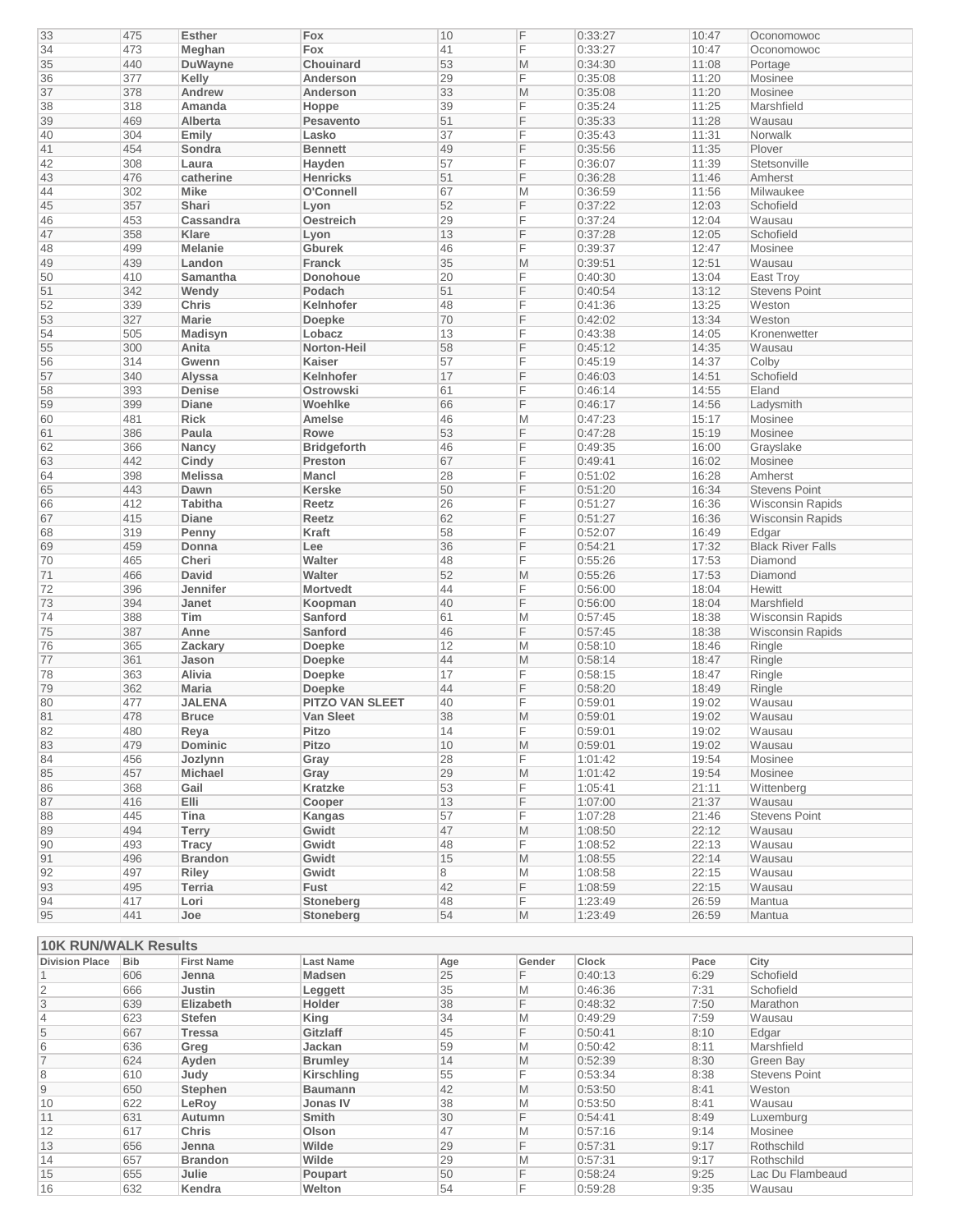| 17 | 628 | <b>Mike</b>    | <b>Heffner</b>  | 44 | M | 0:59:50 | 9:39  | Wausau               |
|----|-----|----------------|-----------------|----|---|---------|-------|----------------------|
| 18 | 621 | Jenny          | Symonds         | 43 | F | 1:00:17 | 9:43  | Tomahawk             |
| 19 | 620 | <b>Nicole</b>  | King            | 35 | F | 1:02:47 | 10:08 | Schofield            |
| 20 | 658 | Jennifer       | <b>Hadfield</b> | 36 | F | 1:02:57 | 10:09 | Marshfield           |
| 21 | 613 | Sonya          | Czlapinski      | 37 | F | 1:03:45 | 10:17 | Junction City        |
| 22 | 654 | Chuck          | Anderson        | 57 | M | 1:04:13 | 10:21 | Hatley               |
| 23 | 638 | Lauri          | <b>Doepke</b>   | 42 | F | 1:04:16 | 10:22 | Schofield            |
| 24 | 664 | Denise         | Viviano         | 47 |   | 1:04:16 | 10:22 | Wausau               |
| 25 | 659 | Julie          | <b>Beal</b>     | 37 | F | 1:05:33 | 10:34 | Hopkins              |
| 26 | 634 | Anthony        | Garbacz         | 13 | M | 1:06:24 | 10:43 | Weston               |
| 27 | 618 | Jason          | Lang            | 48 | M | 1:07:36 | 10:54 | Wausau               |
| 28 | 660 | Kimberly       | Platta          | 47 | F | 1:08:00 | 10:58 | Aniwa                |
| 29 | 603 | <b>Teresa</b>  | <b>Berger</b>   | 43 | F | 1:08:38 | 11:04 | Wausau               |
| 30 | 608 | Margaret       | Hlava           | 56 | F | 1:09:33 | 11:13 | Rothschild           |
| 31 | 649 | Ashley         | <b>Baumann</b>  | 35 | F | 1:09:57 | 11:17 | Weston               |
| 32 | 609 | Dave           | Wiensch         | 61 | M | 1:10:16 | 11:20 | Merrill              |
| 33 | 615 | Tiffany        | King            | 34 | F | 1:11:37 | 11:33 | Wausau               |
| 34 | 641 | Karen          | Carey           | 56 | F | 1:13:20 | 11:50 | Unity                |
| 35 | 637 | Renee          | Piotrowski      | 46 | F | 1:14:33 | 12:01 | Hatley               |
| 36 | 648 | Wesley         | VonRueden       | 31 | M | 1:15:00 | 12:06 | <b>Stevens Point</b> |
| 37 | 644 | <b>Theresa</b> | Hagen           | 46 | F | 1:21:21 | 13:07 | Colby                |
| 38 | 661 | Dan            | Giese           | 37 | M | 1:29:52 | 14:30 | Wausau               |
| 39 | 662 | <b>Bethany</b> | <b>Seeley</b>   | 31 | F | 1:29:52 | 14:30 | Wausau               |
| 40 | 607 | Amy            | Thraen          | 36 |   | 1:38:40 | 15:55 | Mosinee              |
| 41 | 647 | Cassandra      | VonRueden       | 31 | F | 1:42:40 | 16:34 | <b>Stevens Point</b> |
| 42 | 612 | <b>Robert</b>  | <b>Burdick</b>  | 62 | M | 1:54:26 | 18:27 | <b>Stevens Point</b> |
| 43 | 611 | Donna          | <b>Burdick</b>  | 61 | F | 1:56:29 | 18:47 | <b>Stevens Point</b> |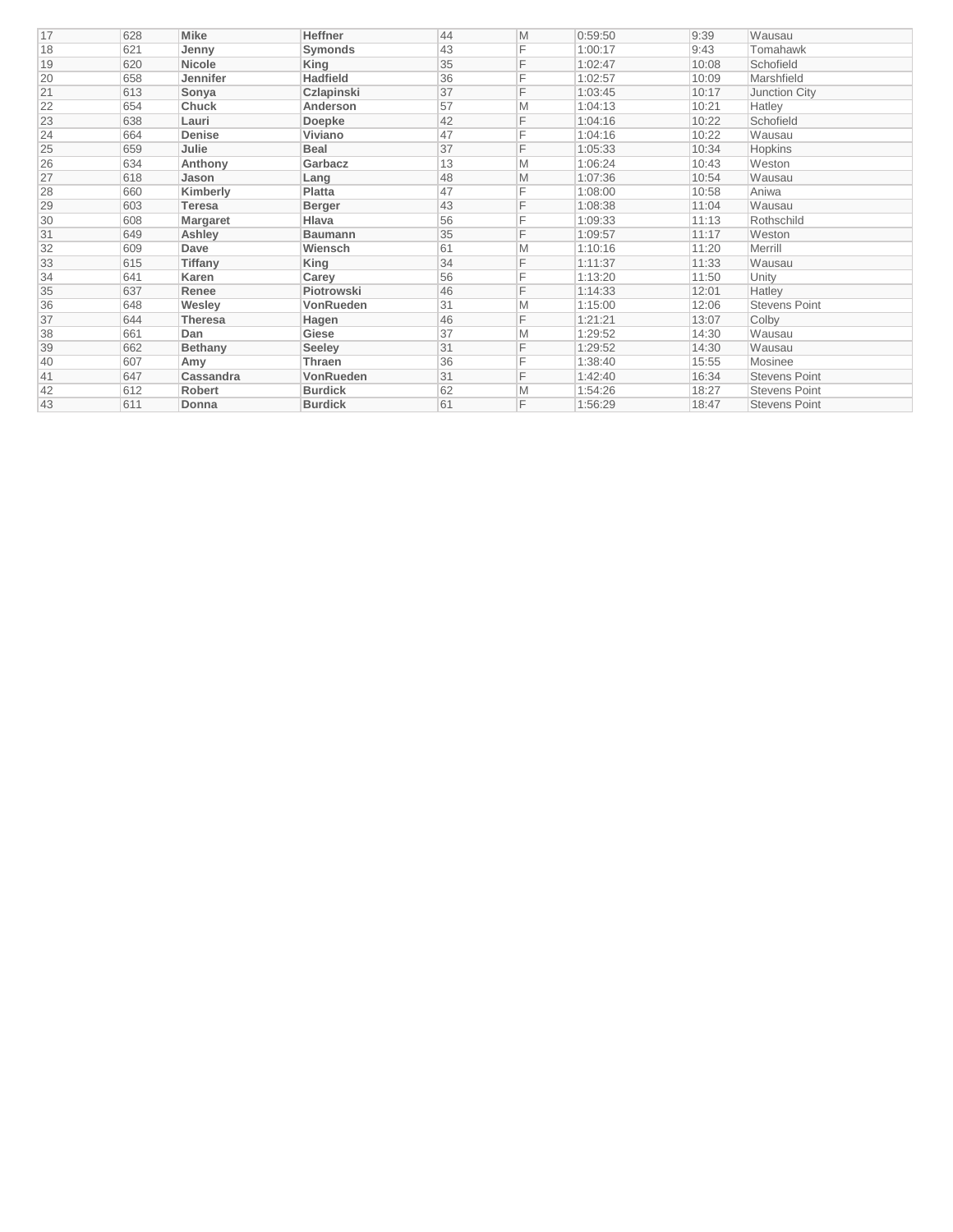## **RACE RESULTS FOR… 2020 RUN FOR THE FALLEN (VIRTUAL)**

**September 12, 2020** - Results presented by **RunSignUp** - Event hosted by the **Village of Kronenwetter Fire Department**

|                                               | Leaderboards                          |                   | Overall                          | Winners                              |                    |                |                                                              |                                    |           |
|-----------------------------------------------|---------------------------------------|-------------------|----------------------------------|--------------------------------------|--------------------|----------------|--------------------------------------------------------------|------------------------------------|-----------|
|                                               | <b>1 MILE FIREFIGHTER CHALLENGE</b>   |                   |                                  |                                      |                    |                |                                                              |                                    |           |
| <b>Top Male/Female</b>                        |                                       |                   |                                  |                                      |                    |                |                                                              |                                    |           |
| <b>Gender Place</b>                           | <b>Division Place</b>                 | <b>Bib</b>        | <b>First Name</b>                | <b>Last Name</b>                     | Clock              | Pace           | <b>Divison</b>                                               | City                               | Age       |
|                                               | $\mathbf{1}$                          | 14                | Phil                             | Plagemann                            | 0:08:56            | 8:56           | 1 MILE FIREFIGHTER CHALLENGE                                 | Kiel                               | 33        |
|                                               | $\vert 4$                             | 21                | Joan                             | Page                                 | 0:09:28            | 9:28           | 1 MILE FIREFIGHTER CHALLENGE                                 | Suring                             | 25        |
| Age Bracket 1-99                              |                                       |                   |                                  |                                      |                    |                |                                                              |                                    |           |
| <b>Gender Place</b>                           | <b>Division Place</b>                 | <b>Bib</b>        | <b>First Name</b>                | <b>Last Name</b>                     | Clock              | Pace           | Divison                                                      | City                               | Age       |
| $\mathbf{1}$<br>$\overline{2}$                | 1<br>$\overline{2}$                   | 14<br>59          | Phil<br>Joshua                   | Plagemann<br>Johnson                 | 0:08:56<br>0:09:20 | 8:56<br>9:20   | 1 MILE FIREFIGHTER CHALLENGE<br>1 MILE FIREFIGHTER CHALLENGE | Kiel<br>Rhinelander                | 33<br>21  |
| 3                                             | 3                                     | 20                | Ryan                             | Giese                                | 0:09:28            | 9:28           | 1 MILE FIREFIGHTER CHALLENGE                                 | Suring                             | 33        |
| $\mathbf{1}$                                  | $\overline{4}$                        | 21                | Joan                             | Page                                 | 0:09:28            | 9:28           | 1 MILE FIREFIGHTER CHALLENGE                                 | Suring                             | 25        |
| $\overline{2}$                                | 6                                     | 22                | Amber                            | Clark                                | 0:09:59            | 9:59           | 1 MILE FIREFIGHTER CHALLENGE                                 | Marathon                           | 27        |
| 3                                             | 8                                     | 17                | Jenna                            | <b>Madsen</b>                        | 0:10:34            | 10:34          | 1 MILE FIREFIGHTER CHALLENGE                                 | <b>Schofield</b>                   | 25        |
| <b>Team Name</b>                              | <b>Team: Thin Red Line Award</b>      |                   |                                  |                                      |                    |                |                                                              |                                    |           |
| Oconto Fire Department                        |                                       |                   |                                  |                                      |                    |                |                                                              |                                    |           |
|                                               |                                       |                   |                                  |                                      |                    |                |                                                              |                                    |           |
| <b>5K RUN/WALK</b>                            |                                       |                   |                                  |                                      |                    |                |                                                              |                                    |           |
|                                               |                                       |                   |                                  |                                      |                    |                |                                                              |                                    |           |
| <b>Top Male/Female</b><br><b>Gender Place</b> | <b>Division Place</b>                 | Bib               | <b>First Name</b>                | <b>Last Name</b>                     | Clock              | Pace           | <b>Divison</b>                                               | City                               | Age       |
| $\mathbf{1}$                                  | 1                                     | 423               | <b>Kris</b>                      | <b>Borchardt</b>                     | 0:18:12            | 5:52           | <b>5K RUN/WALK</b>                                           | <b>Schofield</b>                   | 41        |
|                                               | $\overline{7}$                        | 383               | <b>Marisol</b>                   | Swenson                              | 0:24:54            | 8:02           | <b>5K RUN/WALK</b>                                           | <b>Schofield</b>                   | 15        |
|                                               | Age Bracket 13 and Under              |                   |                                  |                                      |                    |                |                                                              |                                    |           |
| <b>Gender Place</b>                           | <b>Division Place</b>                 | Bib               | <b>First Name</b>                | <b>Last Name</b>                     | Clock              | Pace           | Divison                                                      | City                               | Age       |
| $\mathbf{1}$                                  | 23                                    | 403               | Sawyer                           | Lynch                                | 0:29:20            | 9:28           | <b>5K RUN/WALK</b>                                           | <b>Hatley</b>                      | 10        |
| $\overline{2}$<br>3                           | 76<br>83                              | 365<br>479        | Zackary<br><b>Dominic</b>        | Doepke<br>Pitzo                      | 0:58:10<br>0:59:01 | 18:46<br>19:02 | <b>5K RUN/WALK</b><br><b>5K RUN/WALK</b>                     | Ringle<br>Wausau                   | 12<br>10  |
| $\mathbf{1}$                                  | 11                                    | 408               | <b>Mallory</b>                   | <b>Richter</b>                       | 0:25:38            | 8:16           | <b>5K RUN/WALK</b>                                           | Medford                            | 12        |
| $\overline{2}$                                | 17                                    | 474               | Laurel                           | Fox                                  | 0:27:20            | 8:49           | <b>5K RUN/WALK</b>                                           | Oconomowoc                         | 13        |
| 3                                             | 26                                    | 409               | <b>Melanie</b>                   | Richter                              | 0:30:55            | 9:58           | <b>5K RUN/WALK</b>                                           | Medford                            | 9         |
| Age Bracket 14-19                             |                                       |                   |                                  |                                      |                    |                |                                                              |                                    |           |
| <b>Gender Place</b>                           | <b>Division Place</b>                 | <b>Bib</b>        | <b>First Name</b>                | <b>Last Name</b>                     | Clock              | Pace           | Divison                                                      | City                               | Age       |
| $\overline{2}$                                | 14<br>91                              | 432<br>496        | <b>Derek</b><br><b>Brandon</b>   | Vesely<br>Gwidt                      | 0:26:56<br>1:08:55 | 8:41<br>22:14  | <b>5K RUN/WALK</b><br><b>5K RUN/WALK</b>                     | Weston<br>Wausau                   | 15<br>15  |
| $\mathbf{1}$                                  | $\overline{7}$                        | 383               | <b>Marisol</b>                   | Swenson                              | 0:24:54            | 8:02           | <b>5K RUN/WALK</b>                                           | <b>Schofield</b>                   | 15        |
| $\overline{2}$                                | 57                                    | 340               | Alyssa                           | Kelnhofer                            | 0:46:03            | 14:51          | <b>5K RUN/WALK</b>                                           | <b>Schofield</b>                   | 17        |
| 3                                             | 78                                    | 363               | Alivia                           | Doepke                               | 0:58:15            | 18:47          | <b>5K RUN/WALK</b>                                           | Ringle                             | 17        |
| Age Bracket 20-29                             |                                       |                   |                                  |                                      |                    |                |                                                              |                                    |           |
| <b>Gender Place</b>                           | <b>Division Place</b>                 | <b>Bib</b>        | <b>First Name</b>                | <b>Last Name</b>                     | Clock              | Pace           | Divison                                                      | City                               | Age       |
| $\overline{2}$                                | 22<br>85                              | 429<br>457        | Justin<br><b>Michael</b>         | <b>Thums</b><br>Gray                 | 0:29:16<br>1:01:42 | 9:26<br>19:54  | <b>5K RUN/WALK</b><br><b>5K RUN/WALK</b>                     | <b>Schofield</b><br><b>Mosinee</b> | 20<br>29  |
| $\mathbf{1}$                                  | 36                                    | 377               | Kelly                            | Anderson                             | 0:35:08            | 11:20          | <b>5K RUN/WALK</b>                                           | <b>Mosinee</b>                     | 29        |
| $\overline{2}$                                | 46                                    | 453               | Cassandra                        | Oestreich                            | 0:37:24            | 12:04          | <b>5K RUN/WALK</b>                                           | Wausau                             | 29        |
| 3                                             | 50                                    | 410               | Samantha                         | Donohoue                             | 0:40:30            | 13:04          | <b>5K RUN/WALK</b>                                           | East Troy                          | 20        |
| Age Bracket 30-39                             |                                       |                   |                                  |                                      |                    |                |                                                              |                                    |           |
| <b>Gender Place</b>                           | <b>Division Place</b>                 | <b>Bib</b>        | <b>First Name</b>                | <b>Last Name</b><br>Jacobs           | Clock              | Pace           | Divison                                                      | City                               | Age       |
| $\overline{2}$                                | $\overline{2}$<br>12                  | 446<br>504        | Andy<br><b>Brian</b>             | Veenendaal                           | 0:20:44<br>0:26:45 | 6:41<br>8:38   | <b>5K RUN/WALK</b><br><b>5K RUN/WALK</b>                     | <b>Hatley</b><br>Kronenwetter      | 30<br>38  |
| 3                                             | 13                                    | 395               | Ryan                             | <b>Knippel</b>                       | 0:26:51            | 8:40           | <b>5K RUN/WALK</b>                                           | Madison                            | 31        |
| 1                                             | 15                                    | 448               | Jessica                          | Heesch                               | 0:27:02            | 8:43           | <b>5K RUN/WALK</b>                                           | <b>Mauston</b>                     | 35        |
| 2                                             | 25                                    | 392               | Nicole                           | <b>Benzschawel</b>                   | 0:29:43            | 9:35           | 5K RUN/WALK                                                  | Waupaca                            | 38        |
| $\overline{3}$                                | 27                                    | 407               | Abra                             | Richter                              | 0:31:10            | 10:03          | <b>5K RUN/WALK</b>                                           | Medford                            | 39        |
| Age Bracket 40-49                             |                                       |                   |                                  |                                      |                    |                |                                                              |                                    |           |
| <b>Gender Place</b><br>$\mathbf{1}$           | <b>Division Place</b><br>$\mathbf{1}$ | <b>Bib</b><br>423 | <b>First Name</b><br><b>Kris</b> | <b>Last Name</b><br><b>Borchardt</b> | Clock<br>0:18:12   | Pace<br>5:52   | Divison<br><b>5K RUN/WALK</b>                                | City<br><b>Schofield</b>           | Age<br>41 |
| $\overline{2}$                                | 3                                     | 401               | Mark                             | Lynch                                | 0:21:53            | 7:04           | <b>5K RUN/WALK</b>                                           | <b>Hatley</b>                      | 41        |
| $\overline{3}$                                | $\overline{4}$                        | 455               | Jason                            | Sopa                                 | 0:21:56            | 7:05           | <b>5K RUN/WALK</b>                                           | Ploverer                           | 47        |
| $\overline{1}$                                | $\overline{9}$                        | 312               | <b>Miriam</b>                    | Leean                                | 0:25:25            | 8:12           | 5K RUN/WALK                                                  | Waupaca                            | 47        |
| $\overline{2}$<br>3                           | 28                                    | 374               | Alicia                           | Richmond                             | 0:31:21            | 10:07          | <b>5K RUN/WALK</b>                                           | <b>Schofield</b>                   | 40        |
| Age Bracket 50-59                             | 31                                    | 431               | Paula                            | Vesely                               | 0:32:33            | 10:30          | <b>5K RUN/WALK</b>                                           | <b>Schofield</b>                   | 42        |
| <b>Gender Place</b>                           | <b>Division Place</b>                 | <b>Bib</b>        | <b>First Name</b>                | <b>Last Name</b>                     | Clock              | Pace           | Divison                                                      | City                               | Age       |
|                                               | 5                                     | 384               | Curt                             | Clausen                              | 0:22:06            | 7:08           | <b>5K RUN/WALK</b>                                           | <b>New York</b>                    | 52        |
| $\overline{\mathbf{c}}$                       | 16                                    | 335               | Dan                              | Tritten                              | 0:27:17            | 8:48           | <b>5K RUN/WALK</b>                                           | Wausau                             | 56        |
| $\overline{3}$                                | 35                                    | 440               | DuWayne                          | Chouinard                            | 0:34:30            | 11:08          | 5K RUN/WALK                                                  | Portage                            | 53        |
| 1                                             | 39                                    | 469               | Alberta                          | Pesavento                            | 0:35:33            | 11:28          | <b>5K RUN/WALK</b>                                           | Wausau                             | 51        |
| $\overline{2}$<br>$\overline{3}$              | 42<br>43                              | 308<br>476        | Laura<br>catherine               | Hayden<br>Henricks                   | 0:36:07<br>0:36:28 | 11:39<br>11:46 | <b>5K RUN/WALK</b><br><b>5K RUN/WALK</b>                     | Stetsonville<br><b>Amherst</b>     | 57<br>51  |
| Age Bracket 60-69                             |                                       |                   |                                  |                                      |                    |                |                                                              |                                    |           |
| <b>Gender Place</b>                           | <b>Division Place</b>                 | <b>Bib</b>        | <b>First Name</b>                | <b>Last Name</b>                     | Clock              | Pace           | Divison                                                      | City                               | Age       |
| $\overline{1}$                                | 6                                     | 506               | Chuck                            | Wirsbinski                           | 0:24:51            | 8:01           | <b>5K RUN/WALK</b>                                           | Mosinee                            | 61        |
| $\overline{2}$                                | 8                                     | 313               | Marty                            | Kaiser                               | 0:25:14            | 8:08           | <b>5K RUN/WALK</b>                                           | Colby                              | 60        |
| $\overline{3}$                                | 19                                    | 413               | Les                              | Prihoda                              | 0:28:55            | 9:20           | 5K RUN/WALK                                                  | Marathon                           | 69        |
| $\overline{1}$<br>$\overline{2}$              | 20<br>58                              | 405<br>393        | <b>MICHELLE</b><br>Denise        | LANGE<br>Ostrowski                   | 0:29:02<br>0:46:14 | 9:22<br>14:55  | <b>5K RUN/WALK</b><br><b>5K RUN/WALK</b>                     | Colby<br>Eland                     | 65<br>61  |
|                                               | 59                                    | 399               | Diane                            | Woehlke                              | 0:46:17            | 14:56          | <b>5K RUN/WALK</b>                                           | Ladysmith                          | 66        |
|                                               | Age Bracket 70 and Above              |                   |                                  |                                      |                    |                |                                                              |                                    |           |
| <b>Gender Place</b>                           | Division Place Bib                    |                   | <b>First Name</b>                | <b>Last Name</b>                     | Clock              | Pace           | Divison                                                      | City                               | Age       |
|                                               | 53                                    | 327               | Marie                            | Doepke                               | 0:42:02            | 13:34          | <b>5K RUN/WALK</b>                                           | Weston                             | 70        |
| <b>Team: Overall Best Time</b>                |                                       |                   |                                  |                                      |                    |                |                                                              |                                    |           |